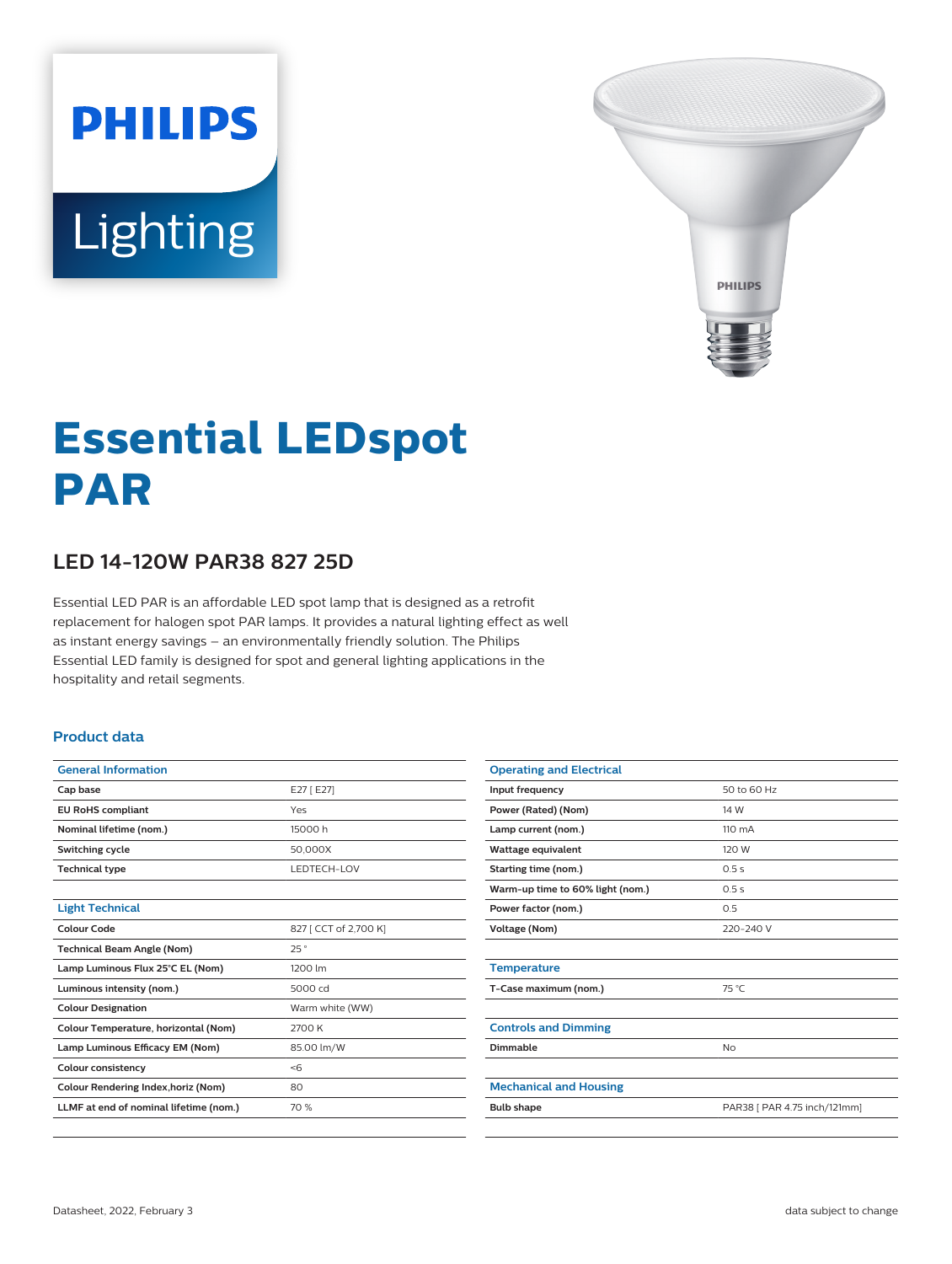#### **Essential LEDspot PAR**

| <b>Approval and Application</b> |                           |  |
|---------------------------------|---------------------------|--|
| Suitable for accent lighting    | Yes                       |  |
|                                 |                           |  |
| <b>Product Data</b>             |                           |  |
| Full product code               | 692234190609100           |  |
| Order product name              | LED 14-120W PAR38 827 25D |  |
| EAN/UPC - product               | 6922341906091             |  |

| Order code                        | 929002339107 |  |
|-----------------------------------|--------------|--|
| SAP numerator - quantity per pack |              |  |
| Numerator - packs per outer box   | 6            |  |
| <b>SAP</b> material               | 929002339107 |  |
| SAP net weight (piece)            | 0.385 kg     |  |
|                                   |              |  |

#### **Dimensional drawing**



| Product                   |        |        |
|---------------------------|--------|--------|
| LED 14-120W PAR38 827 25D | 125 mm | 133 mm |

#### **Photometric data**





**LEDspots 14W PAR38 E27 827 25D LEDspots 14W PAR38 E27 827 25D**